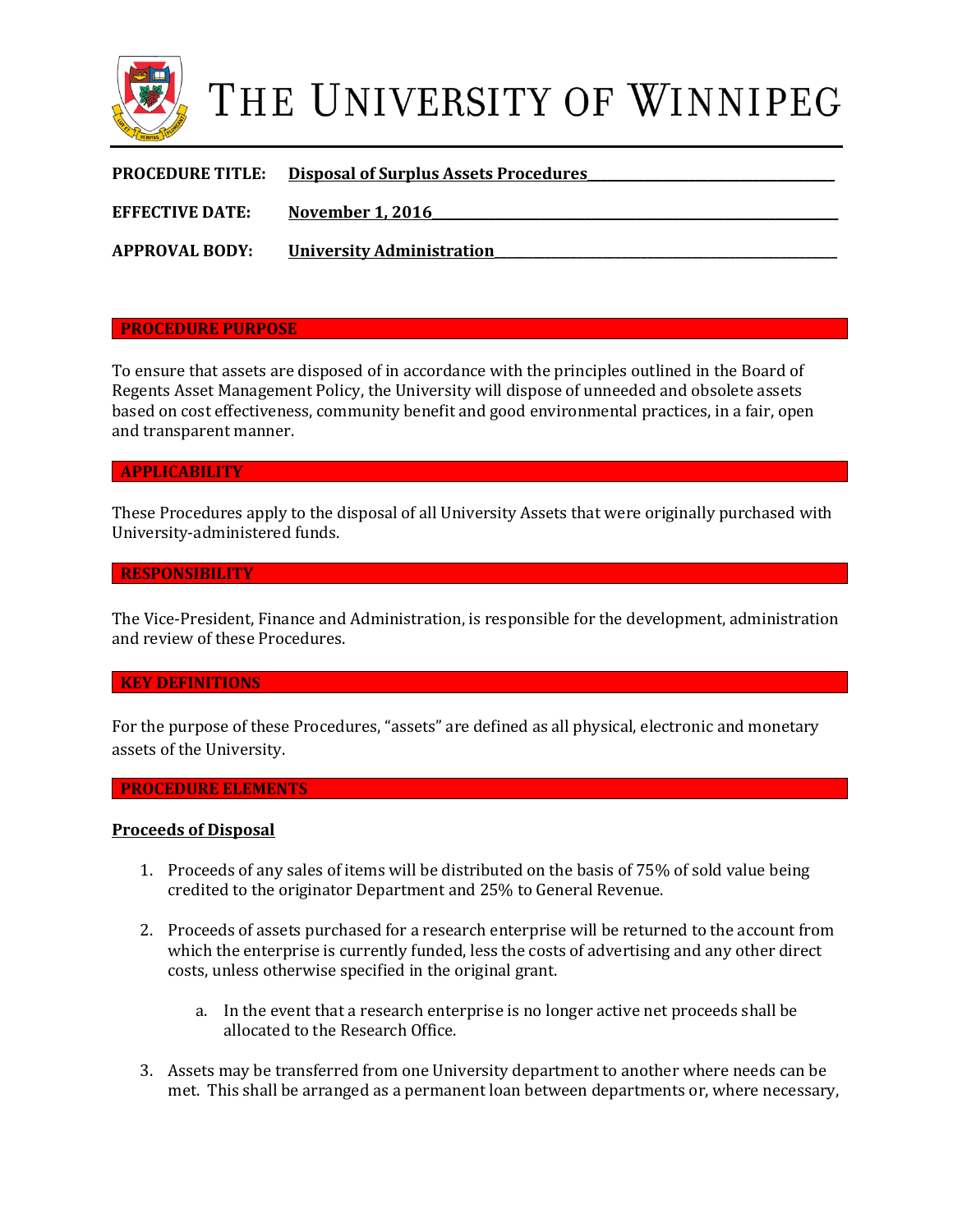

THE UNIVERSITY OF WINNIPEG

a mutually agreed-upon sum shall be transferred from one department to the other. When such a transfer occurs, the Director of Purchasing Services shall be notified in order to update the University's Capital Asset Listing.

# **Procedures**

- 1. When a department determines that an item is surplus or obsolete, the item shall be declared as surplus by means of an Asset Disposal Form. This form shall be signed by the grantee, Department Chair, Dean or Director as appropriate and sent to the Director of Purchasing Services, for review and disposition of the asset.
- 2. After receiving the Asset Disposal Form, the Director of Purchasing Services shall have the item inspected and determine if the item can be recycled within the University.
- 3. The item will then be catalogued, have photos taken and a description written up and be placed into Surplus Storage. The photo and description will be inserted in the Surplus Furniture website, for viewing by staff and faculty. A notice will be sent to Faculty and staff on a regular basis, indicating the items currently available in the Surplus Furniture storage area.
- 4. If the item had not been recycled within a three to 12 month period, depending on storage room, it will be evaluated for a value and then advertised for sale.
- 5. If the determination has been made by the Director of Purchasing Services that there is no requirement for it within the University, it will be declared obsolete and will be written off as an asset. If the item has an asset tag, the item will be considered obsolete and be removed from the Asset registry.
- 6. When the residual value of the asset is estimated at \$5,000 or more the Vice-President Finance and Administration must also authorize disposal.
- 7. The item will be advertised on websites such as Kijiji if of a low value. If it is of significant value, it will additionally be advertised by way of classified advertising in newspapers, and other sales websites.
- 8. All sales will be "as is" with no warranties offered by the University.
- 9. For items that are not sold, the item will be disposed of as scrap in an environmentally acceptable manner or if still in a useable condition, will be offered as a donation to other government funded bodies or to private, non-profit organizations.
- 10. An employee who would normally be directly involved in the disposal process for a particular asset and who intends to tender a bid for that asset shall declare such intent at the outset and shall remove himself/herself from the process.
- 11. In circumstances where IT equipment such as smartphones, tablets or laptop computers have been used by one faculty member or employee, and software licenses permit, the